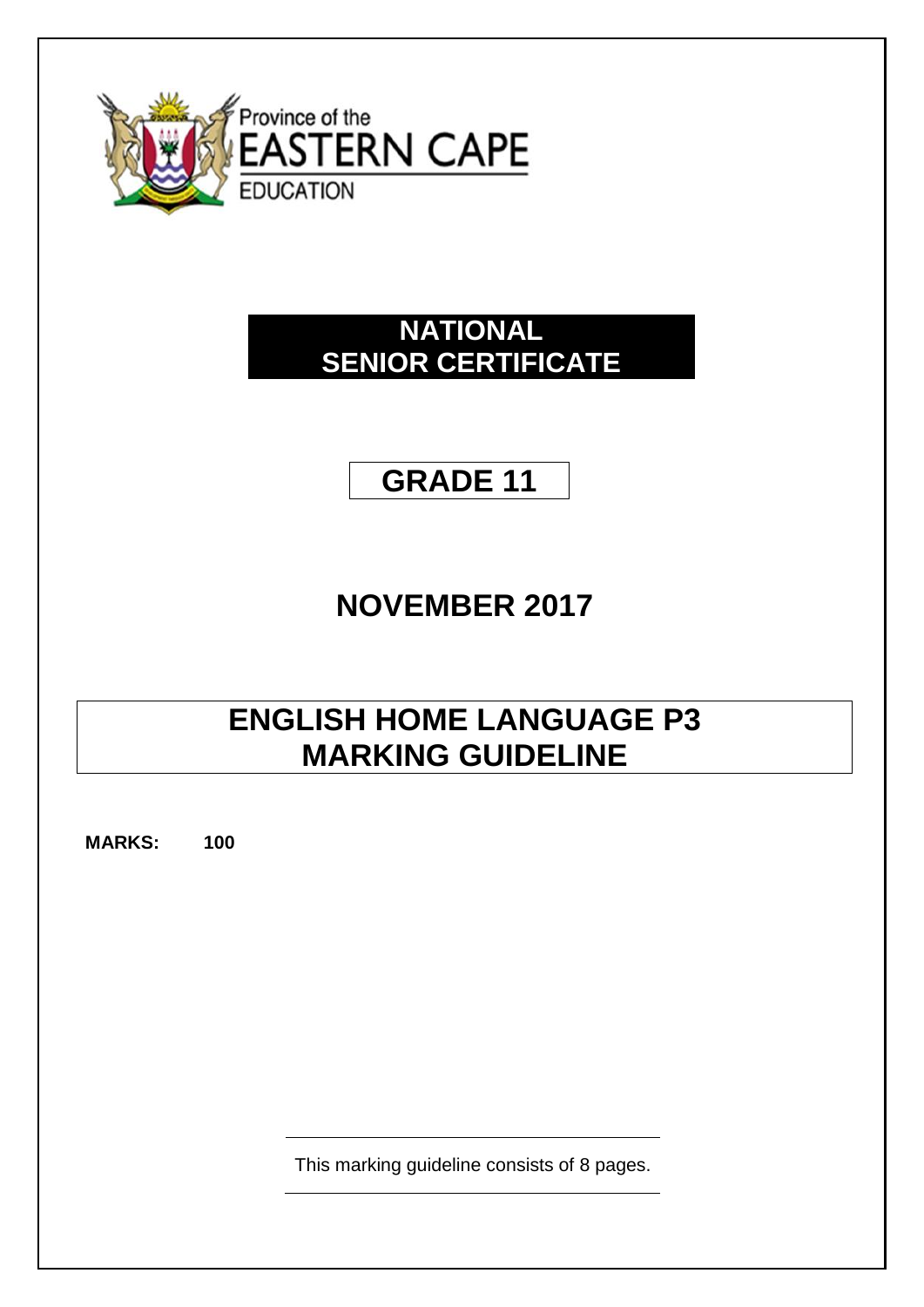#### **INFORMATION FOR THE MARKER**

In assessing a candidate's work, the following aspects, among others, drawn from the assessment rubric, must be borne in mind.

- The overall effect of planning, drafting, proofreading and editing of the work on the final text produced.
- Awareness of writing for a specific purpose, audience and context as well as register, style and tone – especially in SECTION B.
- Grammar, spelling and punctuation.
- Language structures, including an awareness of critical language.
- Choice of words and idiomatic language.
- Sentence construction.
- Paragraphing.
- Interpretation of the topic that will be reflected in the overall content: the introduction, development of ideas, and the conclusion.

#### **NOTE:**

- Various formats of transactional/referential/informational texts have been taught/are in current practice. Therefore, this has to be considered when assessing the format.
- Give credit for appropriateness of format.
- Look for a logical approach in all writing.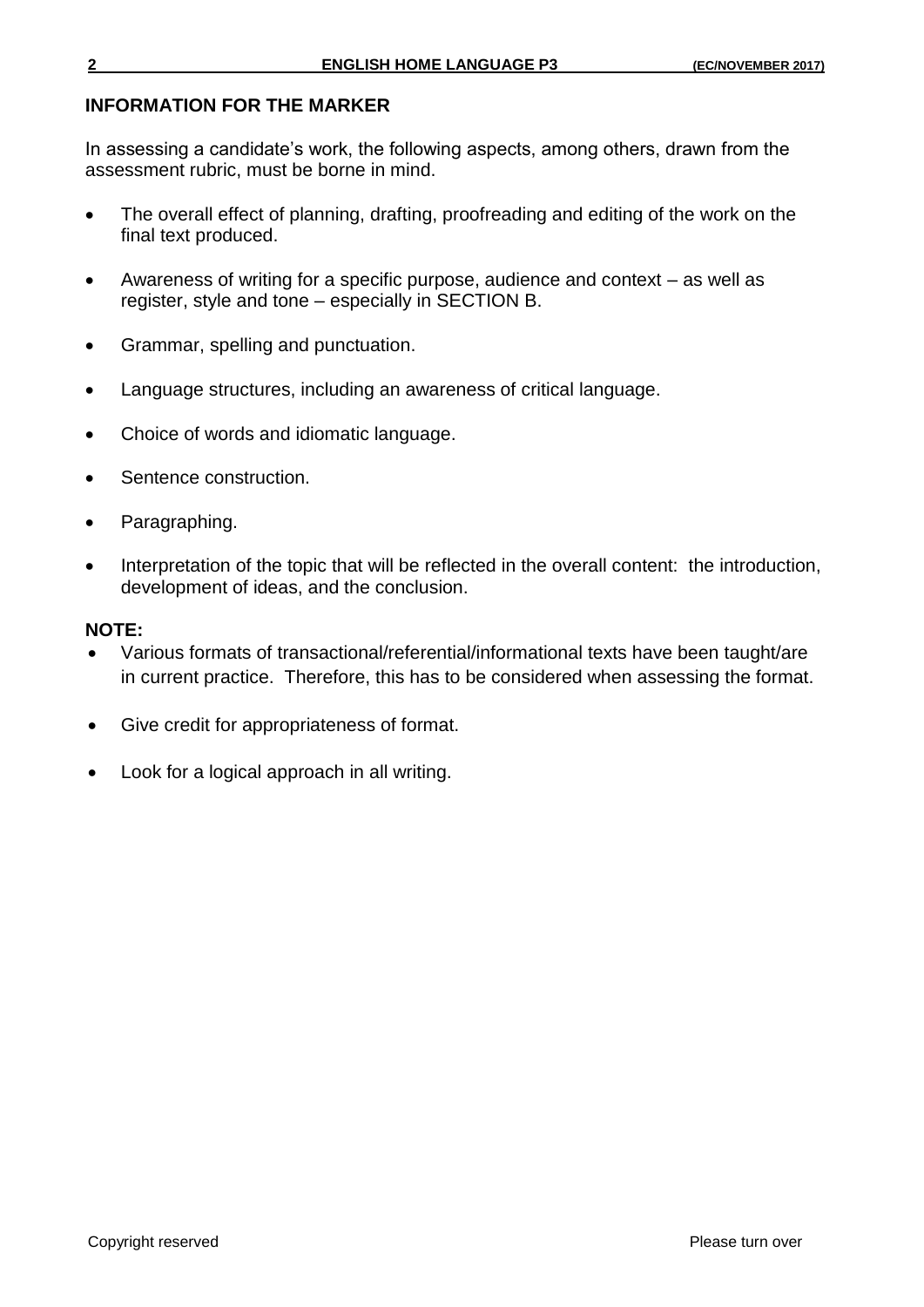#### **SUGGESTED APPROACH TO MARKING**

## **SECTION A: ESSAY**

|  |  | 1.1 POSSIBLE RESPONSES: |
|--|--|-------------------------|
|--|--|-------------------------|

|     | Narrative/reflective/discursive<br>The generation gap                                                                                           |      |  |  |
|-----|-------------------------------------------------------------------------------------------------------------------------------------------------|------|--|--|
|     | Development/transition<br>Family dynamics                                                                                                       | [50] |  |  |
| 1.2 | <b>POSSIBLE RESPONSES:</b>                                                                                                                      |      |  |  |
|     | Narrative/reflective/discursive<br>$\bullet$<br>The future/looking forward to something<br>Optimism                                             | [50] |  |  |
| 1.3 | <b>POSSIBLE RESPONSES:</b>                                                                                                                      |      |  |  |
|     | Argumentative/discursive/narrative/reflective<br>$\bullet$<br><b>Personal responsibility</b><br>Freedom vs. accountability                      | [50] |  |  |
| 1.4 | <b>POSSIBLE RESPONSES:</b>                                                                                                                      |      |  |  |
|     | • Argumentative/discursive/narrative/reflective<br>Being daring/adventurous/fearless<br>Leaving your mark/making a difference                   | [50] |  |  |
| 1.5 | <b>POSSIBLE RESPONSES:</b>                                                                                                                      |      |  |  |
|     | Discursive/narrative/reflective/descriptive<br>$\bullet$<br>Awareness of life's possibilities<br>Discovering opportunities                      | [50] |  |  |
| 1.6 | 1.6.1<br><b>POSSIBLE RESPONSES:</b>                                                                                                             |      |  |  |
|     | Narrative/discursive/reflective/descriptive<br>Travel<br>$\bullet$<br>Spinning out of control/maintaining control<br>Time/life revolving/cycles | [50] |  |  |
|     | 1.6.2<br><b>POSSIBLE RESPONSES:</b>                                                                                                             |      |  |  |
|     | Narrative/discursive/reflective/descriptive<br>Believing in yourself/ambition/proving yourself                                                  |      |  |  |

Hiding/exposing your inner feelings **[50]**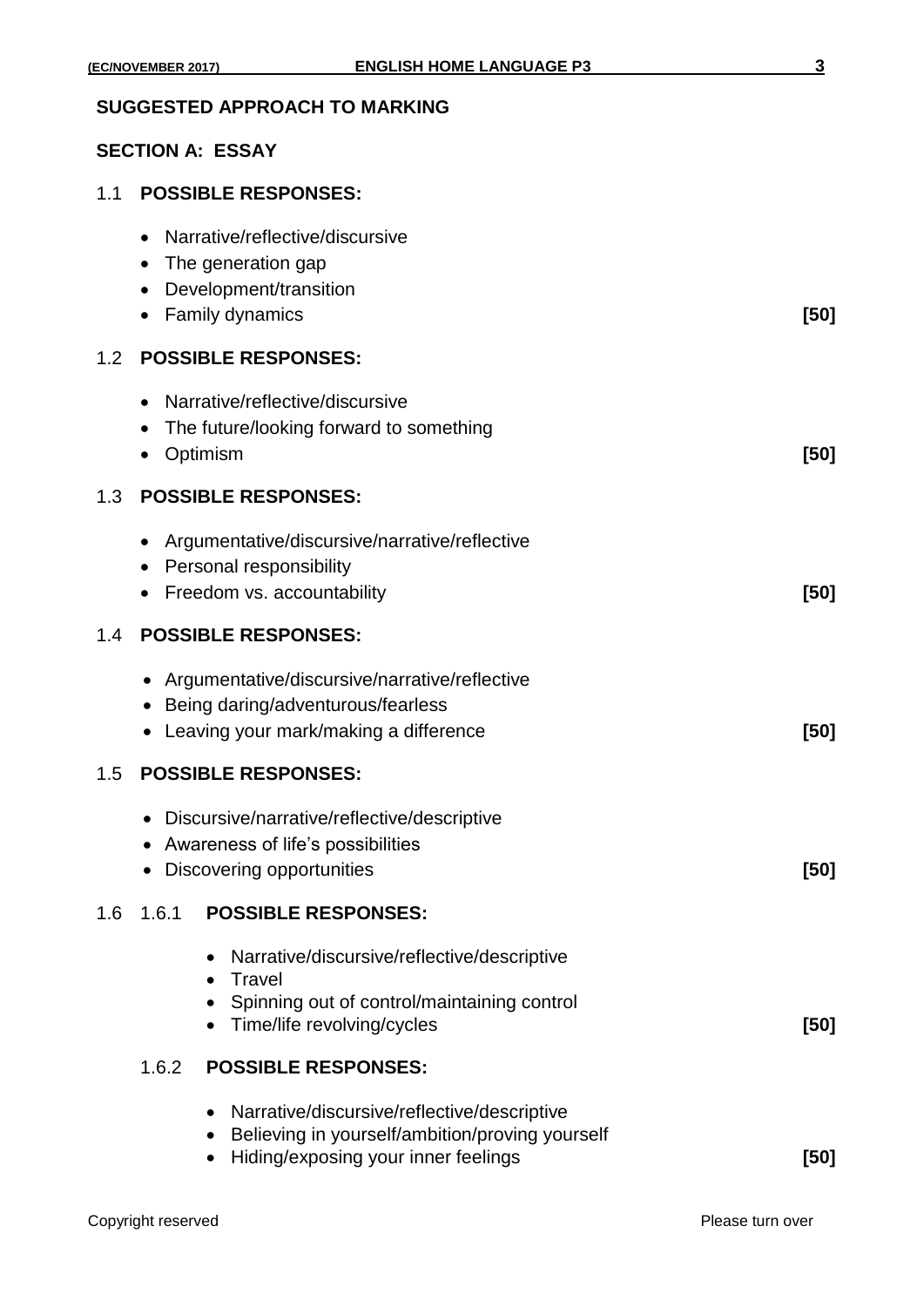#### 1.6.3 **POSSIBLE RESPONSES:**

- Narrative/discursive/reflective/descriptive
- Standing your ground/resilience/survival
- Rhino poaching/nature conservation
- Feeling trapped/on the verge of freedom **[50]**

#### **INSTRUCTIONS TO MARKERS**

Refer to SECTION A: Rubric for Assessing an Essay found on page 7 of this memorandum.

| <b>CRITERIA USED FOR ASSESSMENT</b> |              |  |  |  |  |
|-------------------------------------|--------------|--|--|--|--|
| <b>CRITERIA</b>                     | <b>MARKS</b> |  |  |  |  |
| <b>CONTENT AND PLANNING</b>         | 30           |  |  |  |  |
| LANGUAGE, STYLE AND EDITING         | 15           |  |  |  |  |
| <b>STRUCTURE</b>                    |              |  |  |  |  |

- 1. Read the whole piece and decide on a category for CONTENT AND PLANNING.
- 2. Re-read the piece and select the appropriate category for LANGUAGE, STYLE AND EDITING.
- 3. Re-read the piece and select the appropriate category for STRUCTURE.

**TOTAL SECTION A: 50**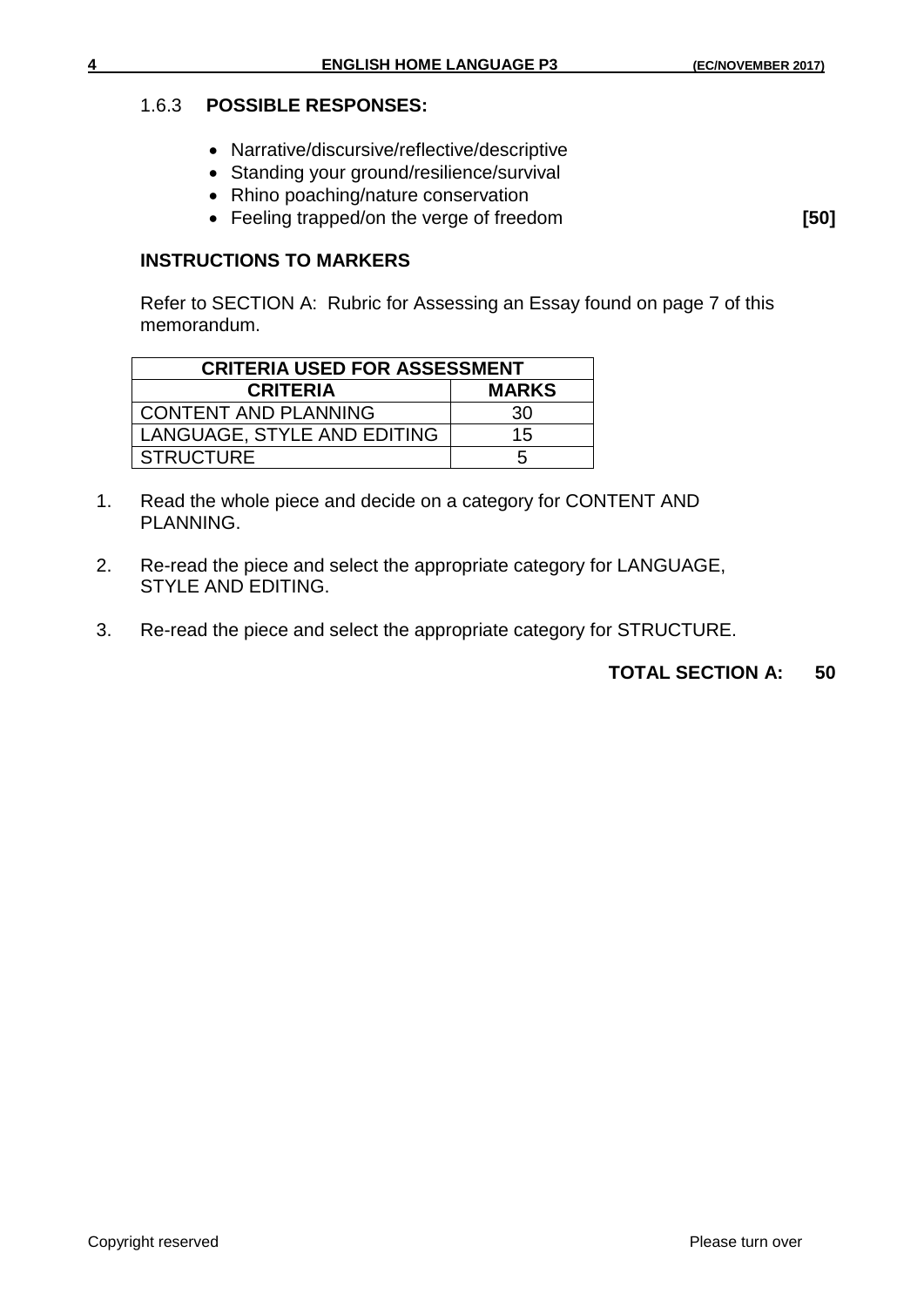#### **SECTION B: TRANSACTIONAL TEXTS**

Learners are instructed to answer TWO questions.

### **QUESTION 2**

#### 2.1 **REVIEW**

|     | Focus on name, décor, menu and relevance to teenage target market<br>Reference to the aspects of a review<br>Recommendation or not | $[25]$ |
|-----|------------------------------------------------------------------------------------------------------------------------------------|--------|
| 2.2 | <b>FORMAL LETTER OF COMPLAINT</b>                                                                                                  |        |
|     | • Formal register<br>• Reference to the offending remarks<br>• Suggestions regarding possible steps to be taken                    | $[25]$ |
| 2.3 | <b>CV AND COVERING LETTER</b>                                                                                                      |        |
|     | Identification of talent competition<br>• CV must be aligned to covering letter<br>Motivation of participation in competition      | $[25]$ |
| 2.4 | <b>ARTICLE</b>                                                                                                                     |        |
|     | • Suitable heading<br>• Identification of problems<br>• Advice on dealing with the challenges                                      | $[25]$ |
| 2.5 | <b>FORMAL SPEECH</b>                                                                                                               |        |
|     | • Formal situation<br>Focus is on effective planning of future<br>• Peer target audience                                           | $[25]$ |
| 2.6 | <b>INTERVIEW</b>                                                                                                                   |        |
|     | Regret vs. failure/taking a chance<br>$\bullet$<br>Inspirational content required<br>Dialogue format                               | [25]   |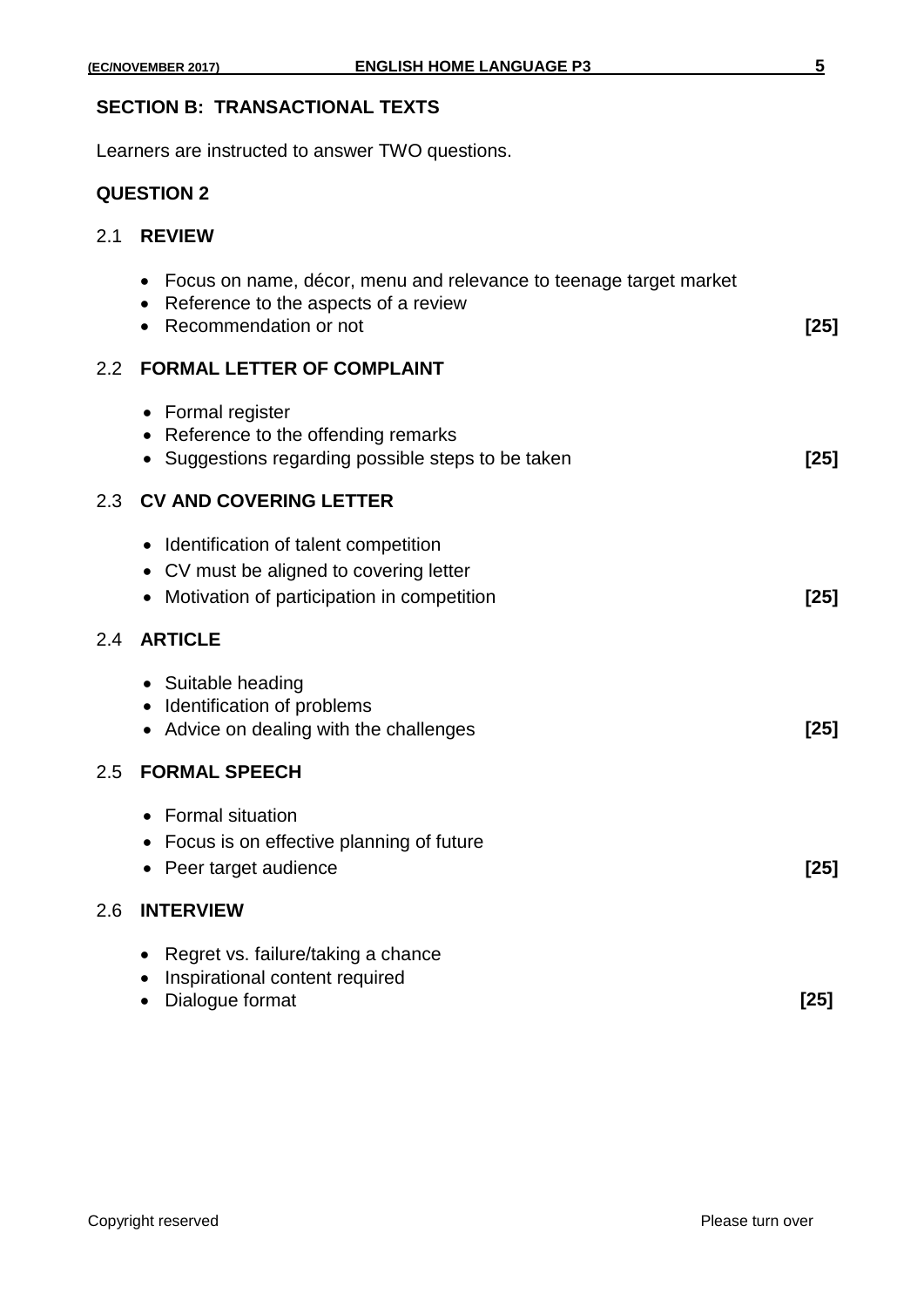#### **INSTRUCTIONS TO MARKERS**

Refer to SECTION B: Rubric for Assessing Transactional Texts found on page 8 of this memorandum.

| <b>CRITERIA USED FOR ASSESSMENT</b> |              |  |  |  |
|-------------------------------------|--------------|--|--|--|
| <b>CRITERIA</b>                     | <b>MARKS</b> |  |  |  |
| <b>CONTENT, PLANNING AND FORMAT</b> | 15           |  |  |  |
| LANGUAGE, STYLE AND EDITING         | 10           |  |  |  |
| <b>TOTAL</b>                        | 25           |  |  |  |

- 1. Read the whole piece and decide on a category for CONTENT, PLANNING AND FORMAT.
- 2. Re-read the piece and select the appropriate category for LANGUAGE, STYLE AND EDITING.
	- **TOTAL SECTION B: 50**

**GRAND TOTAL:**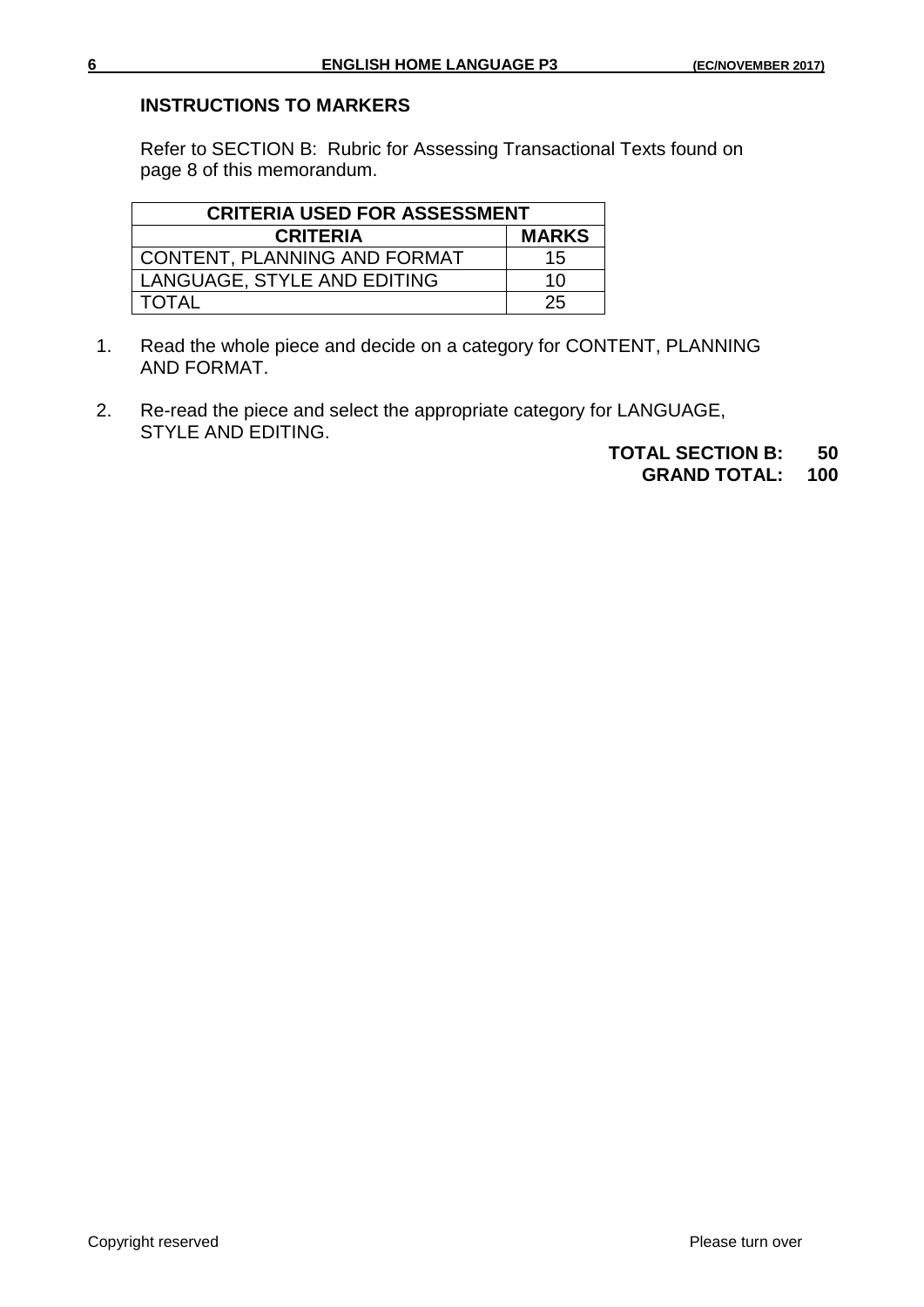### **SECTION A: ASSESSEMENT RUBRIC FOR ESSAY– HOME LANGUAGE [50 MARKS]**

| <b>Criteria</b>                                                                                                                      |                    | <b>Exceptional</b>                                                                                                                                                                                                                         | <b>Skilful</b>                                                                                                                                                                                              | <b>Moderate</b>                                                                                                                                                                                      | Elementary                                                                                                                                                | Inadequate                                                                                                           |
|--------------------------------------------------------------------------------------------------------------------------------------|--------------------|--------------------------------------------------------------------------------------------------------------------------------------------------------------------------------------------------------------------------------------------|-------------------------------------------------------------------------------------------------------------------------------------------------------------------------------------------------------------|------------------------------------------------------------------------------------------------------------------------------------------------------------------------------------------------------|-----------------------------------------------------------------------------------------------------------------------------------------------------------|----------------------------------------------------------------------------------------------------------------------|
| <b>CONTENT AND</b>                                                                                                                   |                    | $28 - 30$                                                                                                                                                                                                                                  | $22 - 24$                                                                                                                                                                                                   | $16 - 18$                                                                                                                                                                                            | $10 - 12$                                                                                                                                                 | $4 - 6$                                                                                                              |
| <b>PLANNING</b><br>(Response and ideas)<br>Organisation of ideas<br>for planning<br>Awareness of<br>purpose, audience<br>and context | <u>Upper level</u> | Outstanding/Striking response beyond<br>normal expectations.<br>Intelligent, thought-provoking and mature<br>ideas<br>Exceptionally well organised and coherent<br>(connected) including introduction, body<br>and conclusion/ending.      | Very well-crafted response.<br>Fully relevant and interesting.<br>Ideas with evidence of maturity<br>Very well organised and coherent<br>(connected) including introduction,<br>body and conclusion/ending. | Satisfactory response<br>Ideas are reasonably coherent and<br>convincing.<br>Reasonably organised and coherent<br>including introduction, body and<br>conclusion/ending.                             | Inconsistently coherent response<br>Unclear ideas and unoriginal<br>Little evidence of organisation<br>and coherence.                                     | Totally irrelevant response<br>Confused and unfocused<br>ideas<br>Vague and repetitive<br>Unorganised and incoherent |
|                                                                                                                                      |                    | $25 - 27$                                                                                                                                                                                                                                  | $19 - 21$                                                                                                                                                                                                   | $13 - 15$                                                                                                                                                                                            | $7-9$                                                                                                                                                     | $0 - 3$                                                                                                              |
| <b>30 MARKS</b>                                                                                                                      | Lower level        | Excellent response but lacks the<br>exceptionally striking qualities of the<br>outstanding essay<br>Mature and intelligent ideas<br>Skilfully organised and coherent<br>(connected) including introduction, body<br>and conclusion/ending. | Well-crafted response.<br>Relevant and interesting ideas.<br>Well organised and coherent<br>(connected) including introduction,<br>body and conclusion.                                                     | Satisfactory response but some<br>lapses in clarity.<br>Ideas are fairly coherent and<br>convincing.<br>Some degree of organisation and<br>coherence including introduction,<br>body and conclusion. | Largely irrelevant response.<br>Ideas tend to be disconnected<br>and confusing.<br>Hardly any evidence of<br>organisation and coherence.                  | No attempt to respond to the<br>topic.<br>Completely irrelevant and<br>inappropriate.<br>Unfocused and muddled.      |
| <b>LANGUAGE,</b>                                                                                                                     |                    | $14 - 15$                                                                                                                                                                                                                                  | $11 - 12$                                                                                                                                                                                                   | $8 - 9$                                                                                                                                                                                              | $5-6$                                                                                                                                                     | $0 - 3$                                                                                                              |
| <b>STYLE AND</b><br><b>EDITING</b><br>Tone, register, style,                                                                         | <b>Upper level</b> | Tone, register, style, vocabulary highly<br>appropriate to purpose, audience and<br>context<br>Language confident, exceptionally<br>impressive - compelling and rhetorically                                                               | Tone, register, style and vocabulary<br>very appropriate to purpose, audience<br>and context.<br>Language is effective and a<br>consistently appropriate tone is used.                                      | Tone, register, style and vocabulary<br>appropriate to purpose, audience<br>and context.<br>Appropriate use of language to<br>convey meaning.                                                        | Tone, register, style and<br>vocabulary less appropriate to<br>purpose, audience and context.<br>Very basic use of language.<br>Diction is inappropriate. | Language<br>incomprehensible<br>Tone, register, style and<br>vocabulary not appropriate<br>to purpose, audience and  |
| vocabulary<br>appropriate to<br>purpose/effect and<br>context                                                                        |                    | effective in tone.<br>Virtually error-free in grammar and spelling.<br>Highly skilfully crafted.                                                                                                                                           | Largely error-free in grammar and<br>spelling.<br>Very well crafted.                                                                                                                                        | Tone is appropriate.<br>Rhetorical devices used to enhance<br>content.                                                                                                                               | Very limited vocabulary.                                                                                                                                  | context.<br>Vocabulary limitations so<br>extreme as to make                                                          |
| Word choice                                                                                                                          |                    | 13                                                                                                                                                                                                                                         | 10                                                                                                                                                                                                          | 7                                                                                                                                                                                                    |                                                                                                                                                           | comprehension impossible.                                                                                            |
| Language use and<br>conventions.<br>punctuation, grammar,<br>spelling<br><b>15 MARKS</b>                                             | Lower level        | Language excellent and rhetorically<br>effective in tone.<br>Virtually error-free in grammar and spelling.<br>Skilfully crafted.                                                                                                           | Language engaging and generally<br>effective<br>Appropriate and effective tone.<br>Few errors in grammar and spelling.<br>Well-crafted                                                                      | Adequate use of language with some<br>inconsistencies.<br>Tone generally appropriate and<br>limited use of rhetorical devices.                                                                       | Inadequate use of language.<br>Little or no variety in sentence.<br>Exceptionally limited vocabulary.                                                     |                                                                                                                      |
| <b>STRUCTURE</b>                                                                                                                     |                    | 5                                                                                                                                                                                                                                          |                                                                                                                                                                                                             | $\overline{3}$                                                                                                                                                                                       | $\overline{2}$                                                                                                                                            | $0 - 1$                                                                                                              |
| <b>Features of text</b><br>Paragraph<br>development and<br>sentence<br>construction<br><b>5 MARKS</b>                                |                    | Excellent development of topic<br>Exceptional detail<br>Sentences, paragraphs exceptionally well-<br>constructed                                                                                                                           | Logical development of details.<br>Coherent<br>Sentences, paragraphs logical, varied.                                                                                                                       | Relevant details developed.<br>Sentences, paragraphs well-<br>constructed.<br>Essay still makes sense.                                                                                               | Some valid points<br>Sentences and paragraphs<br>faulty<br>Essay still makes sense despite<br>flaws.                                                      | Necessary points lacking.<br>Sentences and paragraphs<br>faulty.                                                     |
| <b>MARKS RANGE</b>                                                                                                                   |                    | $40 - 50$                                                                                                                                                                                                                                  | $30 - 39$                                                                                                                                                                                                   | $20 - 29$                                                                                                                                                                                            | $10 - 19$                                                                                                                                                 | $0 - 9$                                                                                                              |

Copyright reserved Please turn over